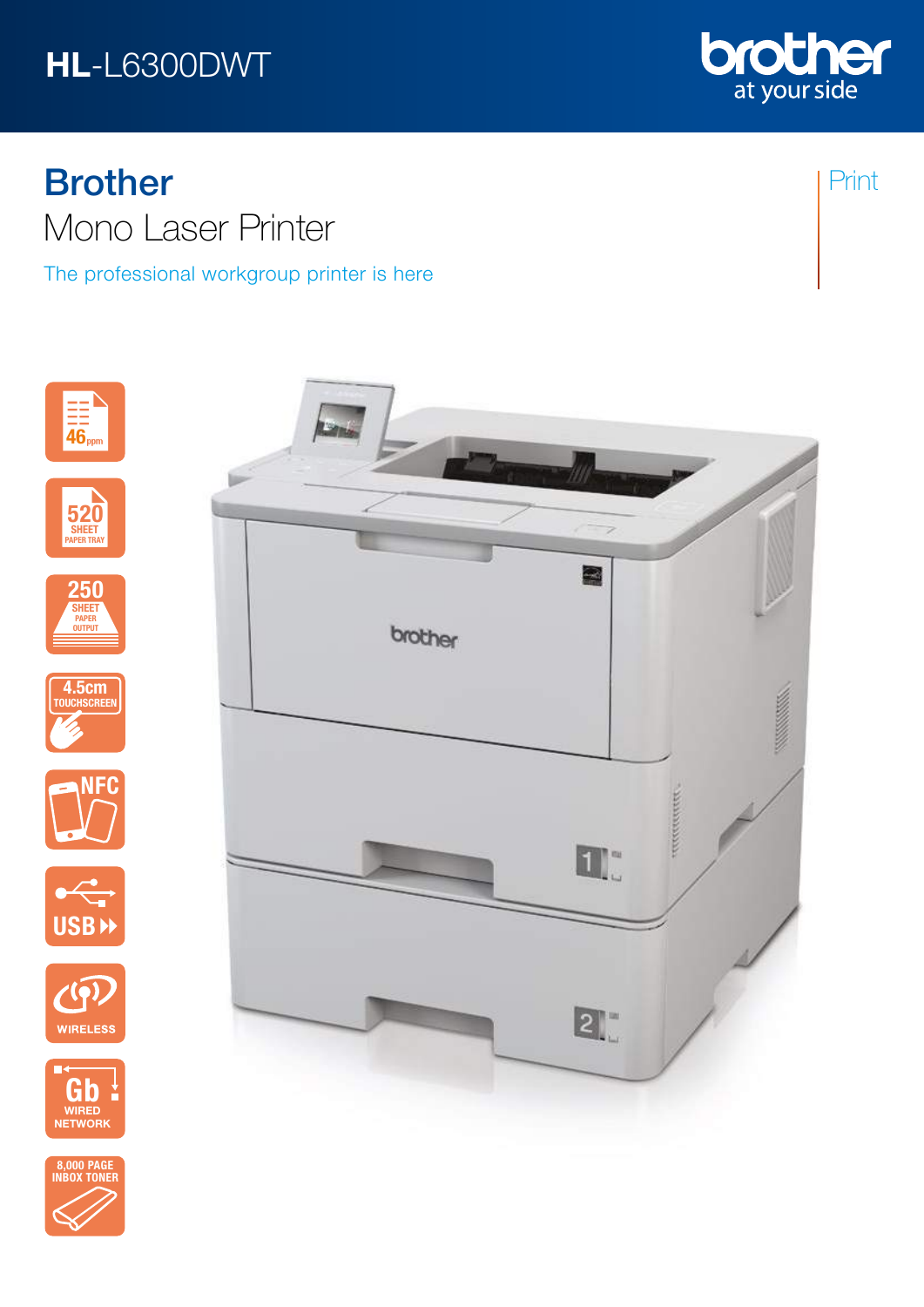## HL-L6300DWT



Print

# Brother Mono Laser Printer

The professional workgroup printer is here



### Built for small workgroups this

robust machine meets the needs of your business - combining excellent paper handling options, super fast print speeds and the new optional super-high-yield toner cartridges significantly reduces your print spend, making this machine the ideal print partner for your office.

## Top Features:

Super-fast print speeds of up to 46ppm

Combined paper input of 1,090 sheets

Automatic 2-Sided Printing

High-Yield Replacement Cartridges - Optional super high yield 12,0001 page toner cartridge

Intuitive 4.5cm touchscreen LCD display

High speed wired (10Base-T/100 Base-TX/1000Base-T) and wireless (IEEE 802.11b/g/n) network interfaces

Integrated NFC Reader

Wi-Fi Direct™

## Maximise Performance

- Significantly increase your workgroup productivity thanks to super-fast print speeds of up to 46ppm
- Take your offices output levels to another level with the optional 4 bin mail box
- Maximize performance with high speed wired (10Base-T/100Base-TX/1000Base-T) and wireless (IEEE 802.11b/g/n) network interfaces
- Streamline workflows and easily print with NFC technology
- The incredible easy to use 4.5cm touchscreen user interface allows users to complete tasks with no hassle

## Complete Piece of Mind- Workgroup Reliability

- New technology gives complete reliability enabling you to print up to 7,500 pages per month
- Outstanding paper handling options with a standard paper input capacity of 1,090 expandable to 1,610 and a standard 250 sheet output tray

## Exceptionallly Low Running Costs

- **Designed for demanding high volume print environments the HL-L6300DWT** includes an 8,0001 page super high yield toner cartridge and can take an optional 12,0001 page toner cartridge to lower your running costs even further
- We've not just equipped these printers with features designed to turn heads. We've also made sure their total cost of ownership gives them an even bigger advantage over the competition
- There is a range of solutions under the PrintSmart Umbrella that can help you reduce your print spend such as PrintSmart Cost Control and PrintSmart Secure Pro

## Meeting Your IT Challenges

**Modern businesses demand the highest levels of security. With Secure Function** Lock 3.0, Active directory connectivity and Internet Protocol Security (IPsec). Plus, the range features Print Archive, Secure Reset and Certificate Management and near field communication (NFC) functionality.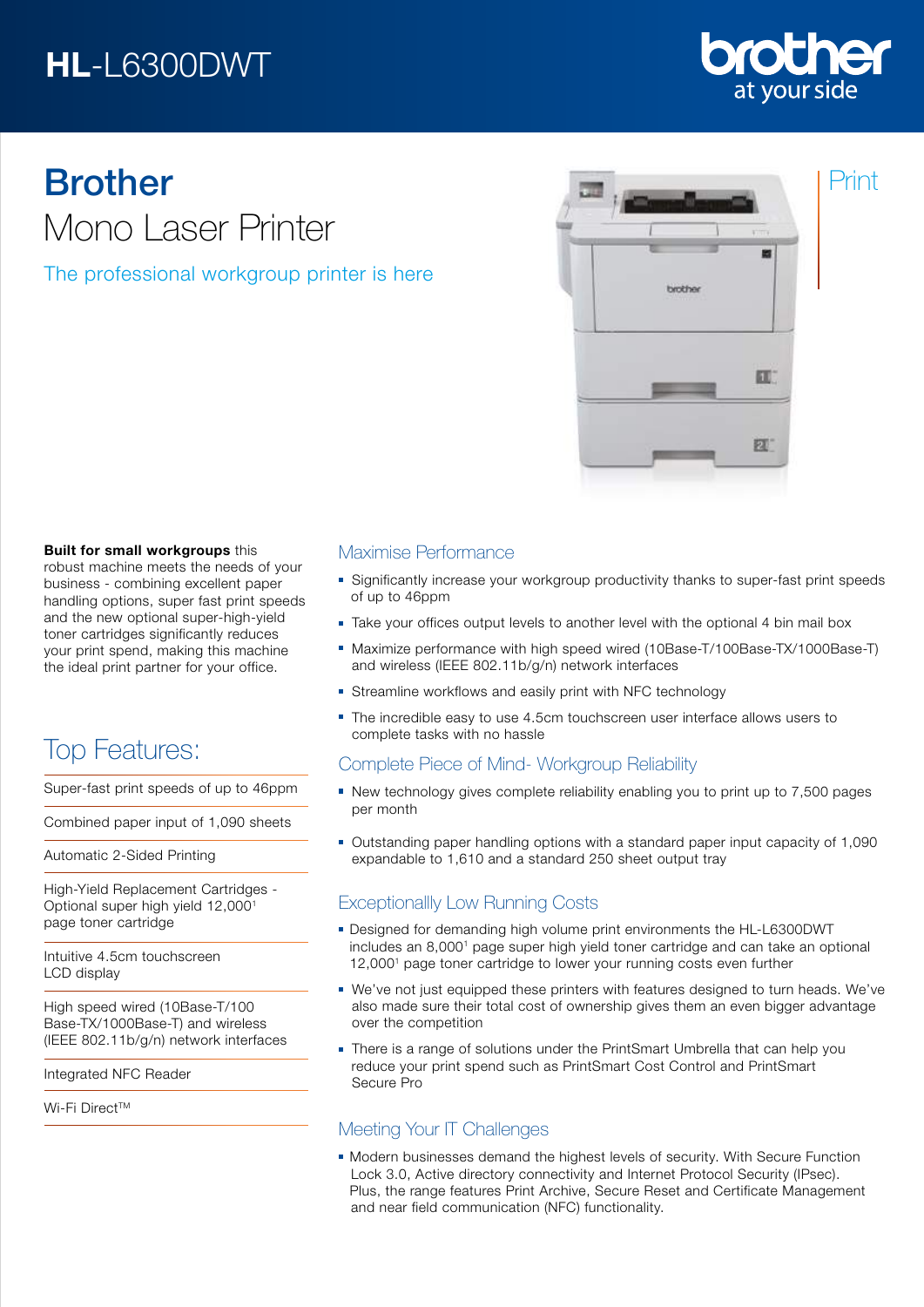#### **General**

| Technology                              | Electrophotographic Laser Printer                                                                                                                                                                              |
|-----------------------------------------|----------------------------------------------------------------------------------------------------------------------------------------------------------------------------------------------------------------|
| <b>Laser Classification</b>             |                                                                                                                                                                                                                |
|                                         | Class 1 Laser Product (IEC60825-1:2007)                                                                                                                                                                        |
| Processor                               | Cortex-A9 800MHz                                                                                                                                                                                               |
| <b>Automatic 2-Sided Printing</b>       | Print on to both sides of the paper                                                                                                                                                                            |
| <b>Print Speed Standard (A4)</b>        | Up to 46ppm (pages per minute)                                                                                                                                                                                 |
| Print Speed 2-Sided (A4)                | Up to 24 sides per minute<br>(12 sheets per minute)                                                                                                                                                            |
| Resolution                              | Up to 1,200 x 1,200 dpi                                                                                                                                                                                        |
| Quiet Mode                              | A mode to reduce the printing noise by<br>reducing the print speed to 25ppm                                                                                                                                    |
| <b>Memory</b>                           | 256MB                                                                                                                                                                                                          |
| <b>Local Interface</b>                  | Hi-speed USB 2.0                                                                                                                                                                                               |
| <b>Wired Network Interface</b>          | 10Base-T/100Base-TX/1000Base-T                                                                                                                                                                                 |
| <b>Wireless Network Interface</b>       | IEEE 802.11b/g/n                                                                                                                                                                                               |
| USB input port                          | Rear USB port for use with an external NFC<br>card reader                                                                                                                                                      |
| <b>Control Panel</b>                    | 4.5cm Colour Touchscreen                                                                                                                                                                                       |
| <b>FPOT (First Print Out Time)</b>      | Less than 7.5 seconds from ready mode                                                                                                                                                                          |
| Warm Up Time                            | Less than 4.7 second from sleep mode                                                                                                                                                                           |
| <b>Print Languages</b>                  | PCL6, BR-Script3 (PostScript®3™ Language<br>Emulation), IBM Proprinter XL, Epson<br>FX-850, PDF version1.7, XPS version 1.0                                                                                    |
| <b>Embedded Fonts (PCL)</b>             | 66 scalable fonts, 12 bitmap fonts,<br>13 barcodes                                                                                                                                                             |
| <b>Embedded Fonts (Postscript)</b>      | 66 scalable fonts                                                                                                                                                                                              |
| <b>Embedded Barcodes (PCL)</b>          | Code39, Interleaved 2 of 5, FIM (US-Post-<br>Net), Post Net (US-PostNet), EAN-8, EAN-13,<br>UPC-A, UPC-E, Codabar, ISBN (EAN), ISBN<br>(UPC-E), Code128 (set A, set B, set C),<br>EAN128 (set A, set B, set C) |
| <b>Printer Functions</b>                |                                                                                                                                                                                                                |
| N-up Printing <sup>3</sup>              | Reduce up to 2, 4, 9, 16 or 25 A4 pages into                                                                                                                                                                   |
|                                         | just one A4 page<br>(Mac, up to 2, 4, 6, 9, or 16)                                                                                                                                                             |
| Poster Printing <sup>4</sup>            | Enlarge 1 A4 page into a poster using 4, 9,<br>16 or 25 A4 pages                                                                                                                                               |
| <b>Watermark Printing4</b>              | Watermark your documents with predefined<br>text or with your own user-defined messages                                                                                                                        |
| <b>ID Printing<sup>4</sup></b>          | Add identification to your printed documents<br>(date & time, short custom message or<br>PC username)                                                                                                          |
| <b>Manual 2-Sided Print<sup>4</sup></b> | Manual 2-sided printing<br>(recommended for media not<br>supported by automatic 2-sided print)                                                                                                                 |
| <b>Booklet Printing4</b>                | Print documents in A5 booklet format using<br>automatic or manual 2-sided print                                                                                                                                |
| Skip Blank Page <sup>4</sup>            | Ignores any blank pages in your documents<br>by not printing them                                                                                                                                              |
| Print Profiles <sup>3</sup>             | Store your favourite driver settings as profiles<br>to easily recall them                                                                                                                                      |
| Print Text In Black <sup>4</sup>        | Converts all text in your documents to black<br>when printed                                                                                                                                                   |
| <b>Print Archive<sup>4</sup></b>        | An electronic carbon copy feature that saves<br>an electronic copy of all printed documents<br>as a PDF file                                                                                                   |
| Carbon Copy <sup>4</sup>                | Prints additional copies of the same                                                                                                                                                                           |

### Network & Security

| <b>Wired Network</b>                             | Built in Ethernet 10Base-T/100Base-TX<br>/1000Base-T                                                                                                                                                                                                                                                                                        |
|--------------------------------------------------|---------------------------------------------------------------------------------------------------------------------------------------------------------------------------------------------------------------------------------------------------------------------------------------------------------------------------------------------|
| <b>Wireless Network</b>                          | IEEE 802.11b/g/n<br>(Infrastructure Mode /Adhoc Mode)                                                                                                                                                                                                                                                                                       |
| <b>Network Protocols</b>                         | TCP/IP (IPv4 and IPv6)                                                                                                                                                                                                                                                                                                                      |
| IP <sub>v</sub> 4                                | ARP, RARP, BOOTP, DHCP, APIPA(Auto<br>IP), WINS/NetBIOS name resolution, DNS<br>Resolver, mDNS, LLMNR responder, LPR/<br>LPD, Custom Raw Port/Port9100, IPP/IPPS,<br>FTP Server, TELNET Server, HTTP/HTTPS<br>server, TFTP client and server, SMTP Client,<br>SNMPv1/v2c/ v3, ICMP, Web Services<br>(Print), CIFS client, SNTP client, LDAP |
| IPv6 (Off by default)                            | NDP, RA, DNS resolver, mDNS, LLMNR<br>responder, LPR/LPD, Custom Raw Port/<br>Port9100, IPP/IPPS, FTP Server, TELNET<br>Server, HTTP/HTTPS server, TFTP client and<br>server, SMTP Client, SNMPv1/v2c, ICMPv6,<br>Web Services (Print), CIFS Client, SNTP<br>Client, LDAP                                                                   |
| <b>Wired Network Security</b>                    | SMTP-AUTH, SSL/TLS (IPPS, HTTPS,<br>SMTP), SNMP v3, Kerberos, IPsec, 802.1x<br>(EAP-MD5, EAP-FAST, PEAP, EAP-TLS,<br>EAP-TTLS)                                                                                                                                                                                                              |
| <b>Wireless Network Security</b>                 | WEP 64/128 bit, WPA-PSK (TKIP/AES),<br>WPA2-PSK (AES), SMTP-AUTH, SSL/TLS<br>(IPPS, HTTPS, SMTP), SNMP v3, Kerberos,<br>IPsec, 802.1x (LEAP, EAP-FAST, PEAP,<br>EAP-TLS, EAP-TTLS)                                                                                                                                                          |
| Wi-Fi Direct™                                    | Print wirelessly without having to go through<br>a wireless access point (both automatic and<br>manual methods supported)                                                                                                                                                                                                                   |
| <b>Wireless Setup Support</b>                    | Wi-Fi Protected Setup (WPS)                                                                                                                                                                                                                                                                                                                 |
| <b>Wireless Applications</b>                     | Vertical Pairing                                                                                                                                                                                                                                                                                                                            |
| Print Log To Network <sup>4</sup>                | Records printing activities from each<br>individual user, including network username,<br>name of document printed and number of<br>pages, to a file on a network                                                                                                                                                                            |
| <b>E-mail Notifications</b>                      | Automatically have the device send e-mail<br>alerts when it requires attention, such as<br>when the toner is low or needs replacing                                                                                                                                                                                                         |
| <b>E-mail Reports</b>                            | Receive usage reports on a regular basis via<br>e-mail                                                                                                                                                                                                                                                                                      |
| <b>IP Filter</b>                                 | Restrict which network users can or cannot<br>access the device over the network (IPv4<br>only)                                                                                                                                                                                                                                             |
| <b>Secure Function Lock 3.0</b>                  | Restrict printing activity to individual or<br>groups of users over a network. Can be used<br>with PC User Login Name for up to 200 users                                                                                                                                                                                                   |
| <b>Active Directory</b><br><b>Authentication</b> | Retrieve stored print jobs using credentials<br>from Active Directory                                                                                                                                                                                                                                                                       |
| <b>LDAP Authentication</b>                       | Retrieve stored print jobs using credentials<br>from an LDAP supported database                                                                                                                                                                                                                                                             |
| Setting Lock                                     | Secures access to the devices control panel<br>by locking it                                                                                                                                                                                                                                                                                |
| Secure Print <sup>3</sup>                        | Protect print jobs with a 4 digit release code<br>required at the device in order for them to<br>be printed                                                                                                                                                                                                                                 |
| <b>Fleet Management Tools</b>                    |                                                                                                                                                                                                                                                                                                                                             |
| Unattended Installer <sup>4</sup>                | Ability to centrally deploy and customise our<br>drivers and software                                                                                                                                                                                                                                                                       |
| MSI Installer <sup>4</sup>                       | Modular installers that can be distributed<br>through Active Directory®                                                                                                                                                                                                                                                                     |
| <b>Embedded Web Server</b>                       | Web based print management software<br>embedded onto the device                                                                                                                                                                                                                                                                             |
| <b>BRAdmin Professional 3485</b>                 | LAN/WAN management software                                                                                                                                                                                                                                                                                                                 |
| Driver Deployment Wizard <sup>4</sup>            | Easily create print drivers for hassle free                                                                                                                                                                                                                                                                                                 |

- 
- 

1 Approx declared yield value in accordance with ISO/IEC19752.<br>2 Calculated with 80g/m<sup>2</sup> paper.<br>3 Windows® & Mac® only.<br>4 Windows® only.<br>5 Optional free download from the Brother Solutions Centre **http://support.brother.c** 



deployment over your network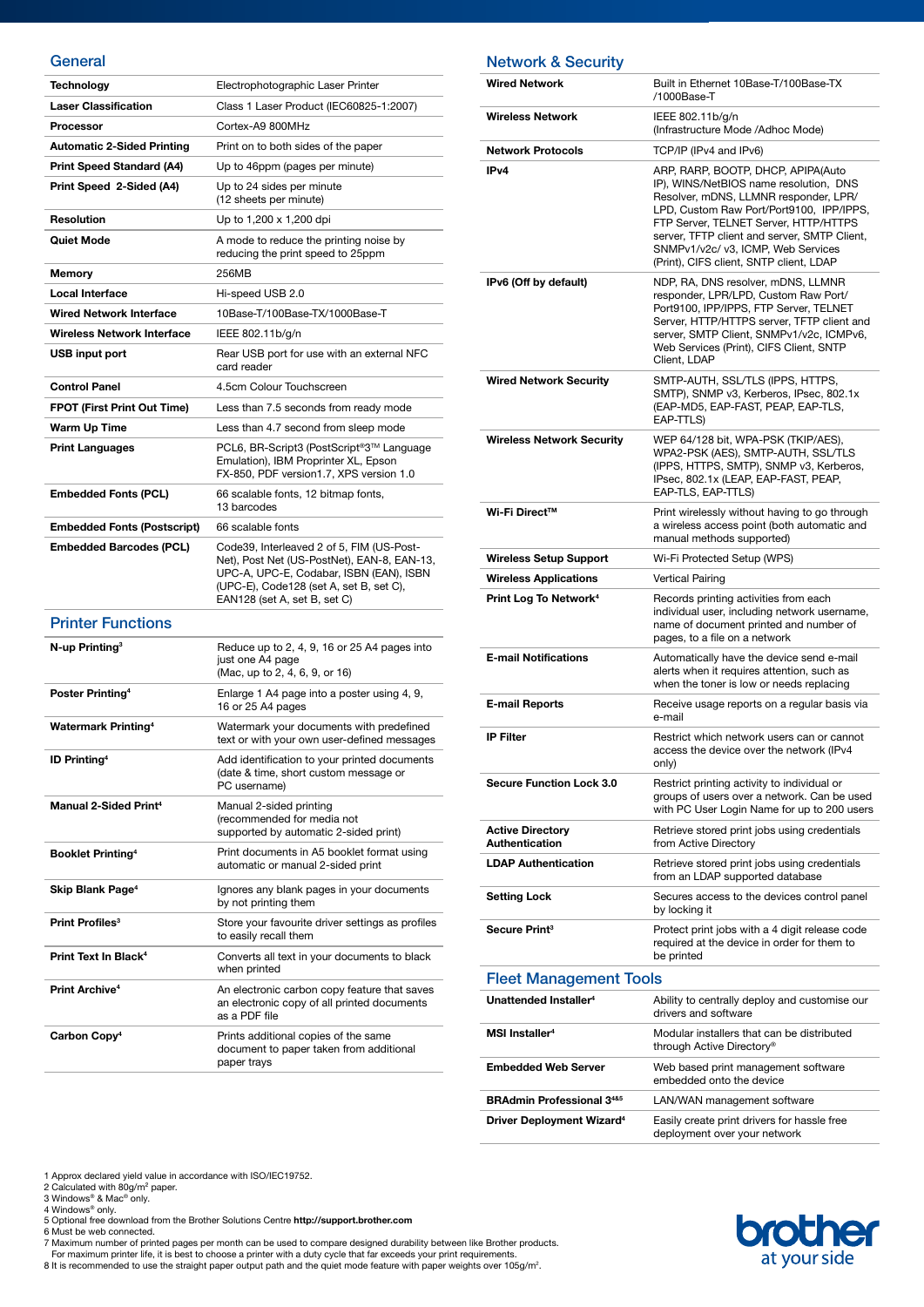| <b>Windows</b> <sup>®</sup>                          | Add Windows <sup>®</sup> 10 (32 & 64 bit editions)<br>Windows <sup>®</sup> 8 (32 & 64 bit editions)<br>Windows® 7 (32 & 64 bit editions)<br>Windows Vista® (32 & 64 bit editions)<br>Windows® XP Professional (32 & 64 bit<br>editions) Windows® XP Home<br>Windows® Server 2012, 2012R2 & 2008R2<br>Windows® Server 2008 (32 & 64 bit editions)<br>Windows® Server 2003 (32 & 64 bit editions) |
|------------------------------------------------------|-------------------------------------------------------------------------------------------------------------------------------------------------------------------------------------------------------------------------------------------------------------------------------------------------------------------------------------------------------------------------------------------------|
| Macintosh <sup>5</sup>                               | OS X 10.8.5, 10.9.x, 10.10.x, 10.11.x                                                                                                                                                                                                                                                                                                                                                           |
| Linux <sup>5</sup>                                   | CUPS, LPD/LPRng (x86/x64 environment)                                                                                                                                                                                                                                                                                                                                                           |
| <b>PostScript Universal</b><br><b>Printer Driver</b> | Driver for Windows <sup>®</sup> that enables you to print<br>to any network or locally-connected Brother<br>laser printer that supports PostScript                                                                                                                                                                                                                                              |
| <b>PCL Driver</b>                                    | Universal PCL5e generic driver                                                                                                                                                                                                                                                                                                                                                                  |
| <b>Standard Paper Handling</b>                       |                                                                                                                                                                                                                                                                                                                                                                                                 |
| Paper Input <sup>2</sup>                             | Lower Trays - 2 x 520 sheets<br>Multi Purpose Tray - 50 sheets                                                                                                                                                                                                                                                                                                                                  |
| Paper Output <sup>2</sup>                            | Face Down - 250 sheets<br>Face Up (Straight Paper Path) - 10 sheets                                                                                                                                                                                                                                                                                                                             |
| <b>Optional Paper Handling</b>                       |                                                                                                                                                                                                                                                                                                                                                                                                 |
| Paper Input <sup>2</sup>                             | 250 sheet tray (LT-5505)<br>520 sheet tray (LT-6505)<br>Maximum of 1 optional tray                                                                                                                                                                                                                                                                                                              |
| Paper Output <sup>2</sup>                            | 4 bin x 100 sheet mailbox (MX-4000),<br>convertible to 2 bin x 400 sheet mailbox                                                                                                                                                                                                                                                                                                                |
| <b>Media Specification</b>                           |                                                                                                                                                                                                                                                                                                                                                                                                 |

| Media Types & Weights <sup>8</sup>   | Standard & Optional Trays - plain, recycled,<br>coloured and letterhead paper<br>(between 60 - 120g/m <sup>2</sup> )<br>Multi Purpose Tray - plain, recycled, bond,<br>coloured and letterhead paper<br>(between 60 - 200g/m <sup>2</sup> )<br>2-sided Print - plain, recycled, coloured and<br>letterhead paper (between 60 - 105g/m <sup>2</sup> ) |
|--------------------------------------|------------------------------------------------------------------------------------------------------------------------------------------------------------------------------------------------------------------------------------------------------------------------------------------------------------------------------------------------------|
| <b>Envelope &amp; Label Printing</b> | Yes, from the Multi Purpose Tray: support for<br>10 envelopes up to 10mm total thickness                                                                                                                                                                                                                                                             |
| <b>Media Sizes</b>                   | Standard Tray - A4, Letter, A5, A5(Long<br>Edge), A6, Executive, Legal, Folio,<br>Mexico Legal, India Legal<br><b>Optional Trays - A4, Letter, A5, Executive,</b><br>Legal, Folio, Mexico Legal, India Legal<br>Multi Purpose Tray - Width: 76.2mm to<br>215.9mm x Length: 127mm to 355.6mm<br>2-sided Print - A4                                    |

| <b>Paper Input / Output Sensors</b>                      |                                                                                                                                                              |
|----------------------------------------------------------|--------------------------------------------------------------------------------------------------------------------------------------------------------------|
| Input                                                    | Onscreen & optional email alerts notifying<br>you when any of the paper input trays are<br>nearly empty or empty                                             |
| Output                                                   | Onscreen & optional email alerts notifying<br>you when any of the paper output trays are<br>full                                                             |
| <b>NFC Reader</b>                                        |                                                                                                                                                              |
| <b>Integrated NFC Reader</b>                             | Supports both NFC cards (for secure<br>authenticaiton with pull print solutions like<br>Brother Print Smart Pro) and Android NFC<br>devices for mobile print |
| <b>External NFC Card Reader</b><br><b>Support</b>        | Support for external NFC readers via the rear<br>USB port                                                                                                    |
| <b>Mobile/Web Based Printing</b>                         |                                                                                                                                                              |
| <b>Brother iPrint&amp;Scan</b><br>(Android)              | Print and check the machine status from an<br>Android device                                                                                                 |
| <b>Brother iPrint&amp;Scan</b><br>(iPad / iPhone / iPod) | Print and check the machine status from an<br>iPad / iPhone / iPod Touch                                                                                     |
| <b>Brother iPrint&amp;Scan</b><br>(Windows® Phone)       | Print directly from a smart phone running the<br>Windows <sup>®</sup> Phone Operating System                                                                 |
| <b>Brother Print&amp;Scan</b><br>(Windows® 8 & RT)       | Print directly from a Windows® 8 or<br>Windows RT Tablet                                                                                                     |
| Google Cloud Print 2.0 <sup>6</sup>                      | Print most common file types from any<br>Google Cloud Print enabled application                                                                              |
| <b>AirPrint</b>                                          | Print most common file types from any<br>AirPrint enabled application                                                                                        |
| <b>Mopria</b>                                            | Print most common file types from Mopria<br>supported Android devices                                                                                        |
| <b>Android Print Service Plugin</b>                      | Print from Android devices without a<br>dedicated App                                                                                                        |
| Box <sup>6</sup>                                         | Print from Box without using a PC                                                                                                                            |
| Dropbox <sup>6</sup>                                     | Print from Dropbox without using a PC                                                                                                                        |

Google Drive™<sup>6</sup> Print from Google Drive™ without using a PC **OneDrive**<sup>6</sup> **Print from Microsoft<sup>®</sup> OneDrive without using** a PC